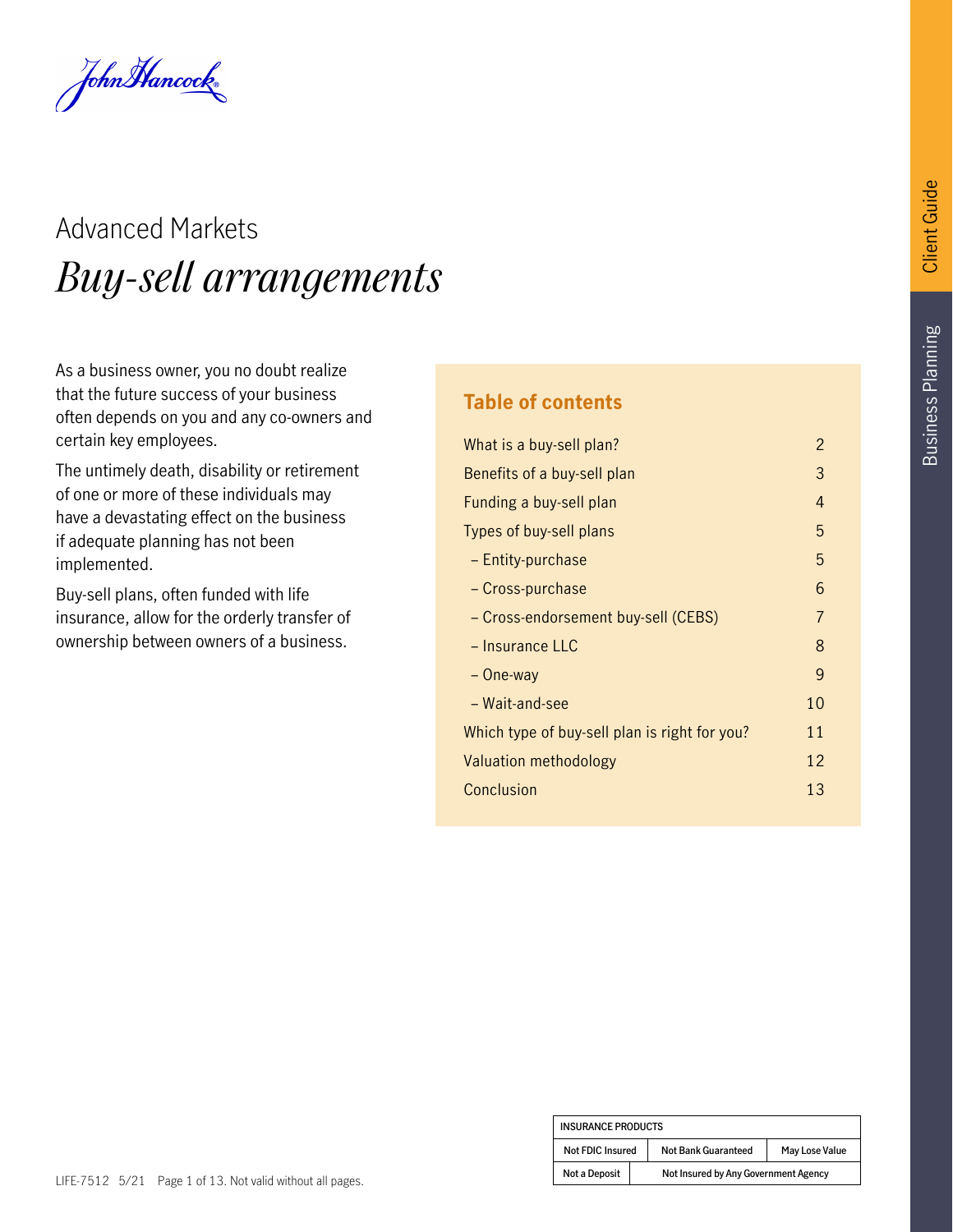### *What is a buy-sell plan?*

A buy-sell plan is a formal contract between you and your fellow business owners that lays out what will happen to each owner's share of the business upon a triggering event, such as disability, retirement or death. A well-drafted and properly funded plan can protect your family and help facilitate the continuation of the business.

#### **Key questions to ask**



#### **If you became disabled, retired or died:**

- Who would control your share of the business?
	- Is that person the ideal person to control it?
	- How would that person fit in with the other owners, management and staff?
- Who would perform your day-to-day responsibilities in the business?
- Do the other owners know what you want to happen with your share of the business?
- Would your family have enough cash to maintain their current lifestyle?



#### **If one of your fellow owners became disabled, retired or died:**

- Who would control his/her share of the business?
	- Is that who he/she would want to control it?
	- How would that person fit in with you, the other owners, management and staff?
- Who would perform those responsibilities in the business?
- Do you know what the other owners want to happen with their share of the business?
- Would his/her family have enough cash to maintain their current lifestyle?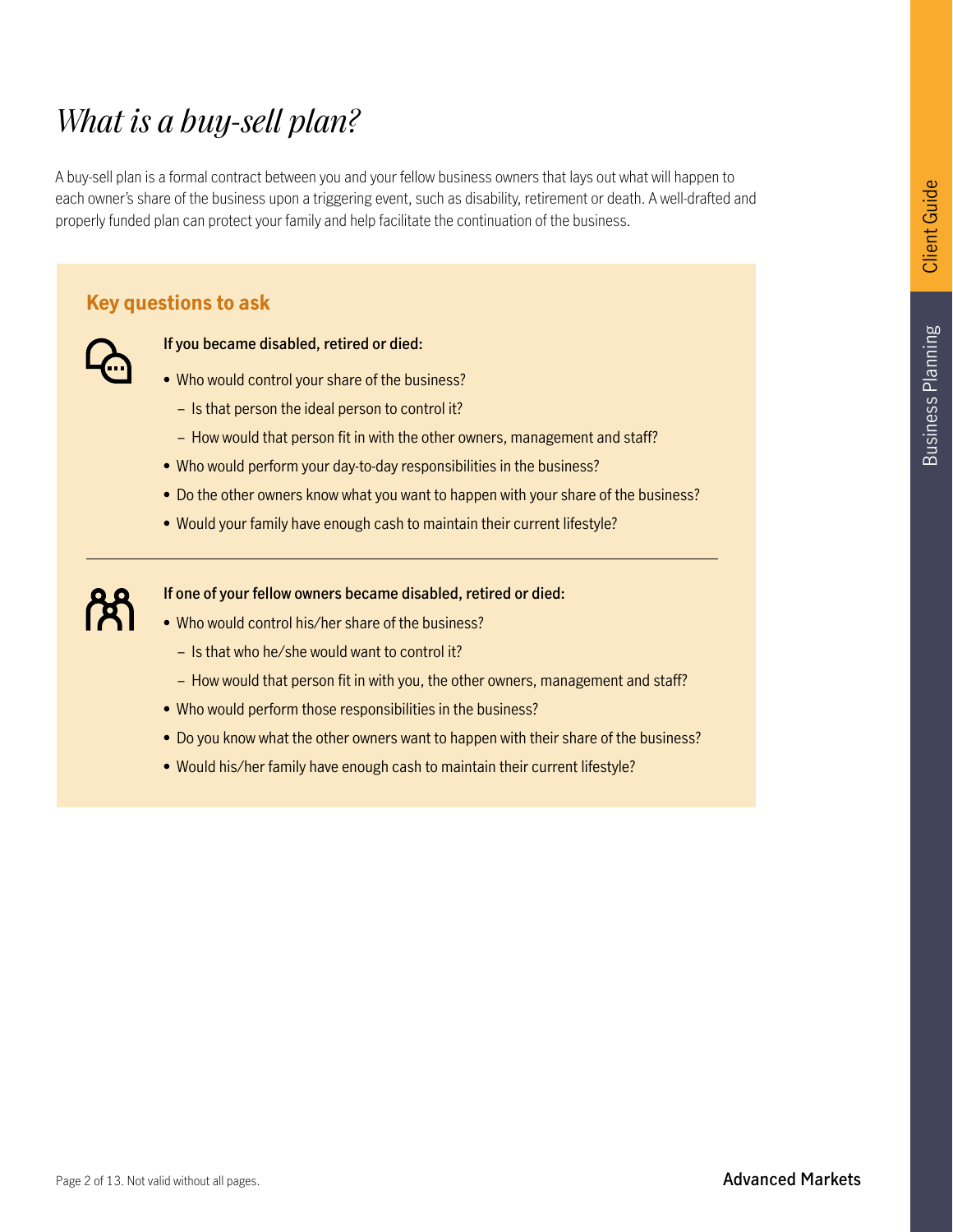### *Benefits of a buy-sell plan*

A buy-sell plan can offer you and your business co-owner(s) several benefits, including:

#### **Eliminating uncertainty**

A buy-sell plan benefits your family by establishing a guaranteed buyer(s) for your shares if/when the need should arise. Moreover, remaining owners are protected against the sale of a significant (or, worse yet, majority) interest to an outside buyer.

#### **Setting a fair selling price**

A business-valuation strategy that is determined while all owners are active can usually be negotiated at arm's-length, eliminating possible valuation disputes when an owner leaves. It will also help you in your estate planning as the value of the business is more clearly understood.

#### **Creating liquidity**

Upon your death, your family may need liquidity to replace your lost income and to pay estate taxes, if necessary. Without a buy-sell plan, your estate may have to sell the business in a rush to create liquidity, often resulting in your family receiving less than the fair market value.

#### **Maintaining harmony**

A buy-sell plan can help secure peace of mind and maintain harmony because there is no uncertainty about how a business transition will occur. Without a plan, conflicts may arise about how to transition the business at the worst possible time — when an owner is leaving the business.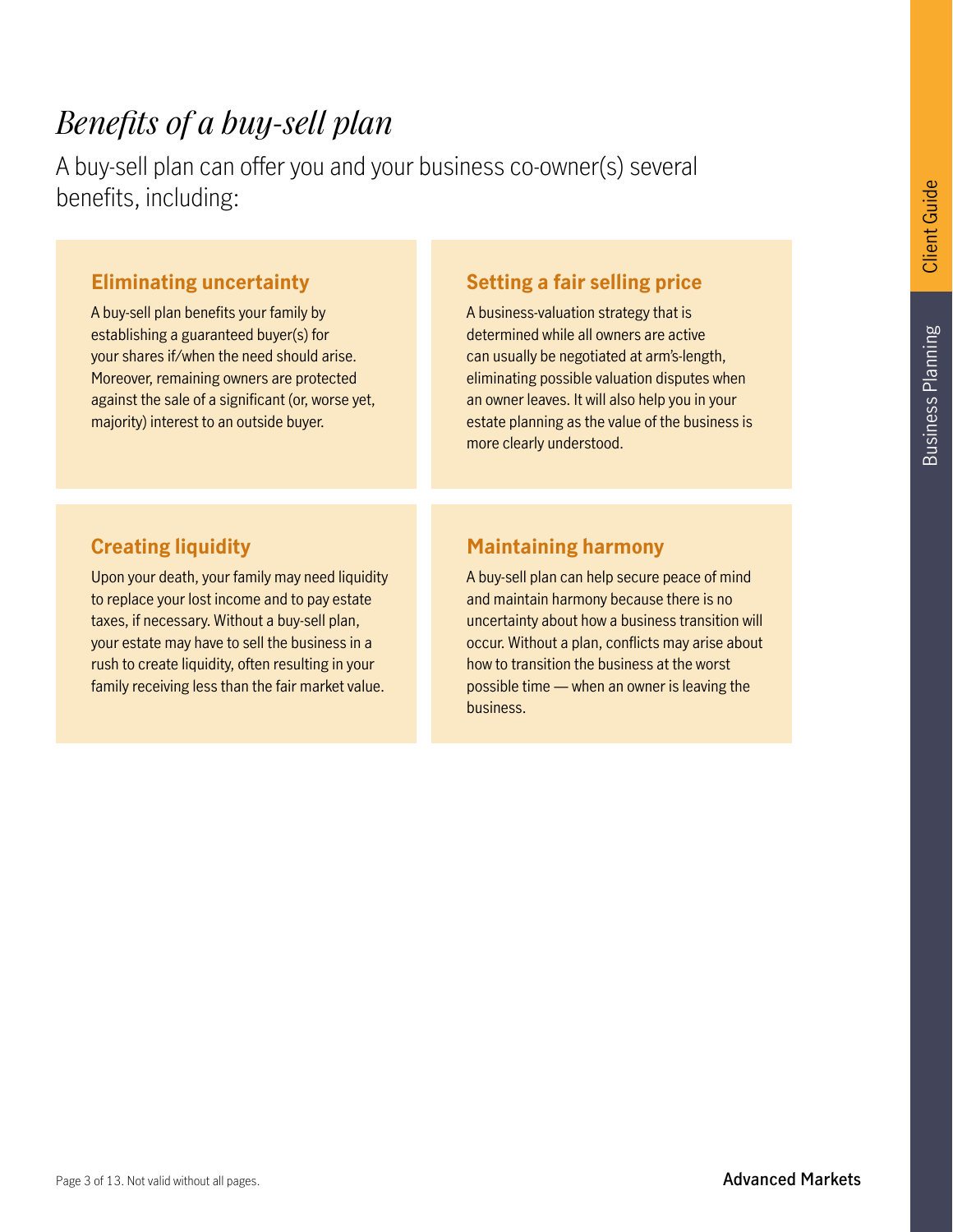### *Funding a buy-sell plan*

#### **The value of life insurance**

Life insurance is often used to fund a buy-sell plan because it can provide the immediate liquidity necessary to "buy out" your interest in the business upon death, ensuring that your heirs receive a cash inheritance while allowing the remaining owners to continue to run and maintain the business. Moreover, when a permanent life insurance policy is purchased, the cash value that accrues inside the policy may be accessed on a tax-preferred basis during life (e.g., at retirement) to help fund a lifetime buyout of an owner.

#### **Life insurance generally provides these distinct tax advantages:**

**Tax-free death benefit** 1 Tax-free death benefit **1** Tax-deferred and  $\overline{3}$ 

**Tax-deferred growth**

**Tax-free access to cash values**

While permanent life insurance is one of the most common and effective buy-sell funding options, consider the pros and cons of other funding alternatives including:



#### **Borrowing funds**

To come up with the necessary funds under a buy-sell plan, the company (or the surviving business owners) may borrow funds from a third-party lender. Depending on a number of factors, it may be difficult to obtain a loan after the death or retirement of an owner. Also, keep in mind that even if a loan is obtained for the buy-out, this could affect the business's (or owner's) ability to get additional loans in the future for other purposes e.g,. new equipment, working capital, etc.

#### **Leveraging sinking fund**

A buy-sell plan can be funded with a "sinking fund," where the business's earnings are retained and invested to fund a future buy-out obligation. However, this type of funding approach may require a longer time horizon to accumulate the necessary funds, which could be problematic if an owner dies or retires sooner than expected or a buy-out occurs during a down market.



#### **Purchasing by installment**

While an installment obligation gives the business (or the remaining owners) a period of time in which to buy-out the interests of a deceased or retired owner, such a sale can put a significant strain on cash flow, especially if the interest being purchased belongs to a majority interest holder. Ultimately, it could result in the business's failure if additional capital is not available.

Eliminate uncertainty and the need to determine how to fund a buy-out when the firm is in crisis by implementing a plan funded with life insurance. As a result, the cost of funding the insurance can be managed and will be paid while all current owners are actively involved in the business.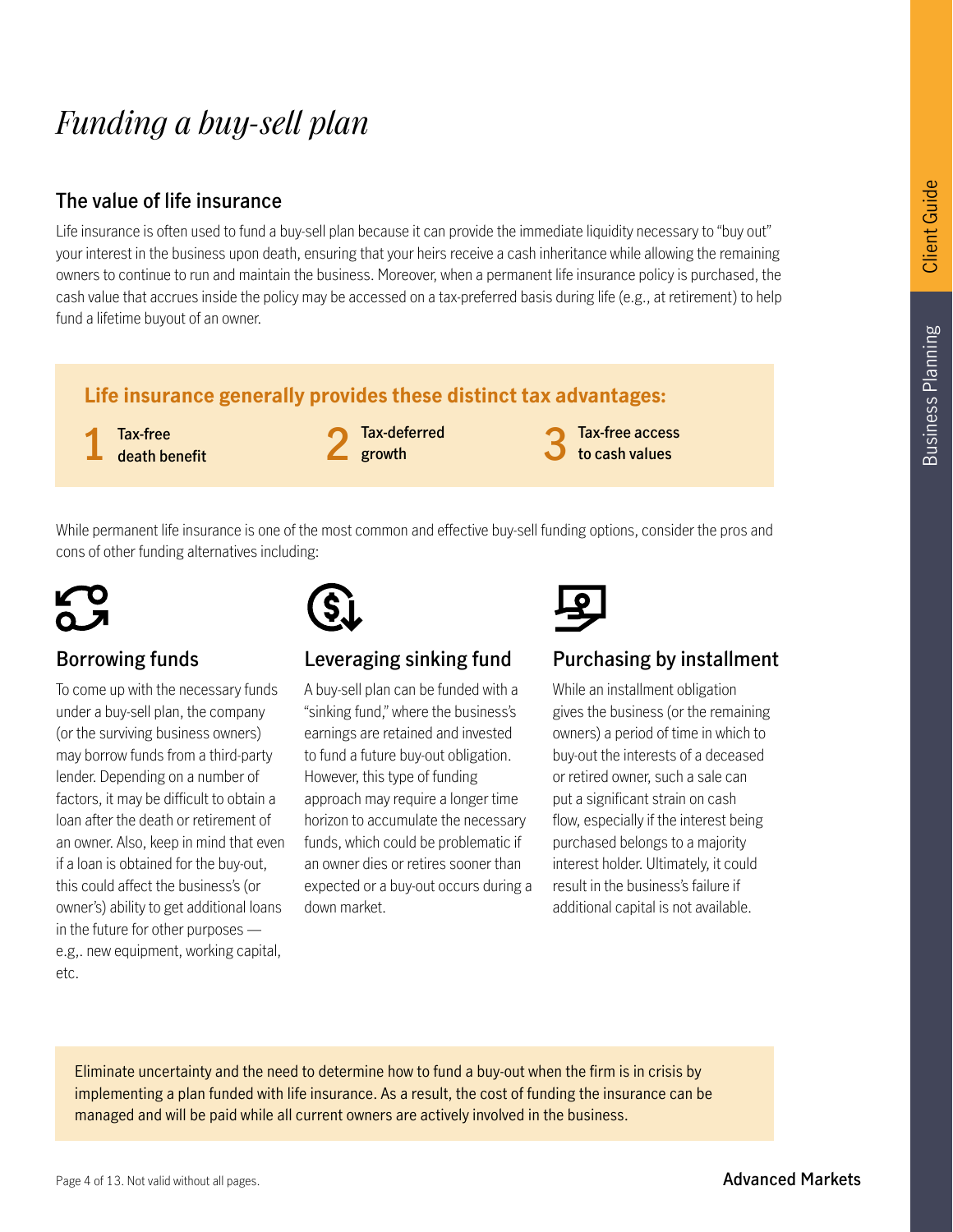## *Types of buy-sell plans*

### Entity-purchase

An entity-purchase buy-sell arrangement (or "stock-redemption arrangement") is an arrangement between you and your business. The business agrees to pay you or your estate an agreed-upon amount for your interest in the business upon a triggering event.

When this type of buy-sell arrangement is funded with life insurance, the business is the owner and beneficiary of the policy and will pay the corresponding premiums. Upon the triggering event, the business uses the policy's death benefit or cash value to purchase your interest.



#### **Key benefits**

- **Multiple owners**: offers a simple approach that can work well with three or more owners
- **Transaction is between you and the business:** upon a triggering event, you/your estate exchange business ownership for cash

- **Risk of creditors:** life insurance is subject to creditors of the business (i.e., if business goes bankrupt and life insurance is an asset of the business)
- **Life insurance premiums are non-deductible** by the business
- **Employer-owned life insurance:** business must comply with §101(j) requirements, including Notice and Consent<sup>1</sup>
- **Increased value:** assets held to fund the plan, including life insurance death benefits, may increase the value of the business
- **Basis adjustments**: after a redemption, remaining owners may not get an increase in basis even though they now own a larger interest in the company
- **Unwinding the plan:** if you were to separate from the business (e.g., at retirement), the business may continue to own the policy on your life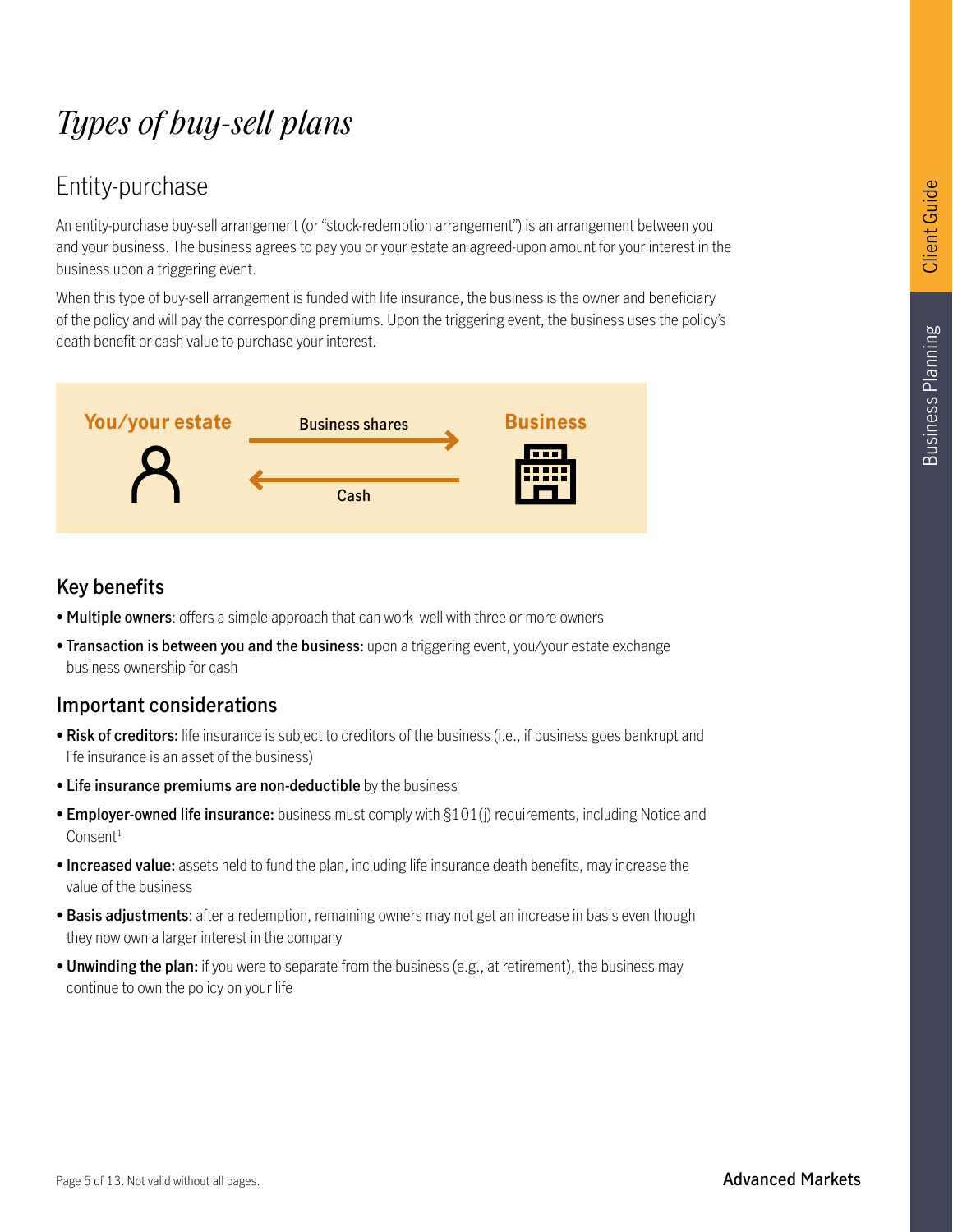### Cross-purchase

A cross-purchase plan is an agreement in which you and each of the other owners agree to personally buy the interest of the others upon a triggering event. Typically, you will be required to purchase a percentage or proportional share of a departing owner's interest in the business. In turn, you (or your estate) agree to transfer your business interest to the other owners for the agreed-upon price when a triggering event occurs.

When funded with life insurance, you will purchase a life insurance policy on the lives of each of your co-owners and they will do the same. For example, assume you and owner B are each 50% owners of a business and enter into a cross-purchase buy-sell arrangement. Upon your death, owner B will be required to buy your shares from your estate. The death benefit proceeds will provide a source of liquidity for B to purchase your shares. Your estate will continue to own a policy on the life of owner B. This policy can be sold to owner B or to the business.



#### **Key benefits**

- **Basis increase:** surviving owners receive a step-up in cost basis in the acquired business interest
- **Value of business does not increase** because the entity does not own the policy

- **Complexity if multiple owners:** if there are more than two or three owners, the plan becomes administratively complicated because several policies must be purchased
- **Transfer-for-value:** upon the death of an owner, his/her estate will own policies on the other owners. If the other owners purchase the policies from the deceased owner's estate to fully fund their continuing obligations under the plan, the purchase may be a transfer-for-value and be subject to special tax rules<sup>2,3</sup>
- **Premium payments:** owners pay the insurance premiums, which are non-deductible; however, funds to pay premiums may be obtained from the business via dividends, distributions, bonus payments, etc.
- **Exchanging policies at plan end:** swapping policies to each other may have income tax ramifications when the plan is terminated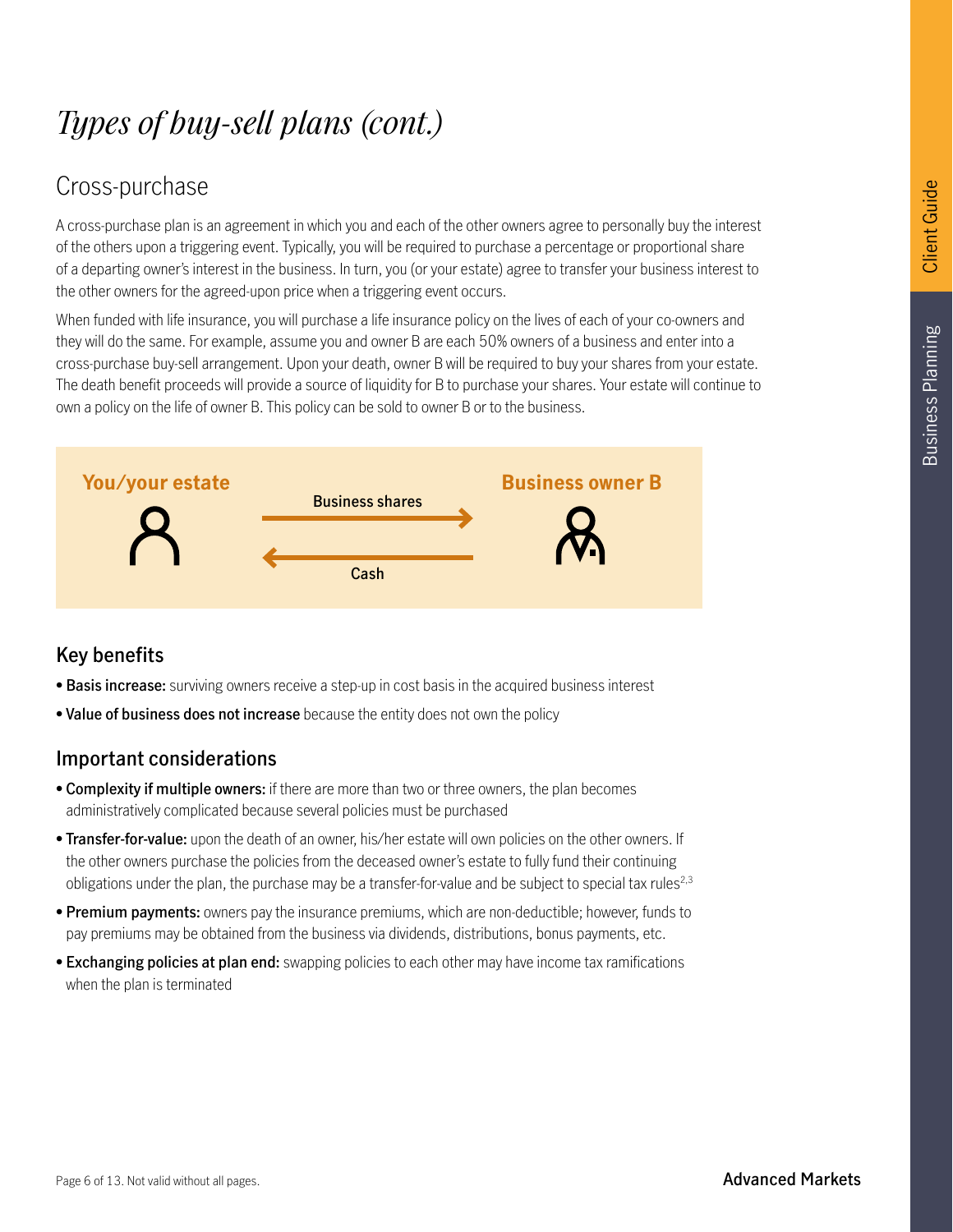#### Cross-endorsement buy-sell (CEBS)

An alternative to the typical funding approach used with a traditional cross-purchase buysell arrangement is the cross-endorsement buy-sell. It is unique because each business owner purchases and owns a life insurance policy on his/her own life and endorses a portion of the death benefit to the other business owners.

In return for endorsing your death benefit to your co-owners, the other owners will pay a rental fee to you equal to the "economic benefit" costs of the endorsed amounts, similar to the economic benefit fees charged under a split-dollar arrangement. Upon your death, your co-owners will receive a portion of the death benefit that you endorsed in their favor, and will use those funds to meet the purchase obligation under the cross-purchase buysell arrangement.<sup>4</sup> Any death benefit not endorsed to your co-owners will be paid to your designated beneficiaries (e.g., spouse and children).

**CEBS can offer maximum control and flexibility because you own a life insurance policy on your own life.**



#### **Key benefits**

- **Personal ownership** creates a hybrid plan that can satisfy both your personal and business needs. For example, you may be able to access cash value to supplement retirement income and the death benefit can be structured to provide financial security to you and your family beyond what is required in the buy-sell plan
- **Flexibility:** the amount of death benefit endorsed each year can be adjusted to reflect the changing value of the business interest
- **Basis increase:** surviving owners receive a step-up in cost basis in the acquired business interest
- **Value of business does not increase** because the entity does not own the policy

- **Rental charges increase over time:** i.e., economic benefit costs increase with age
- **Death benefit impacts:** accessing the life insurance policy's cash value may lower the death benefit
- **Tax implications:** rental income may be taxable
- C and S corporation owners: may not be appropriate for these owners due to "transfer-for-value" rules<sup>5</sup>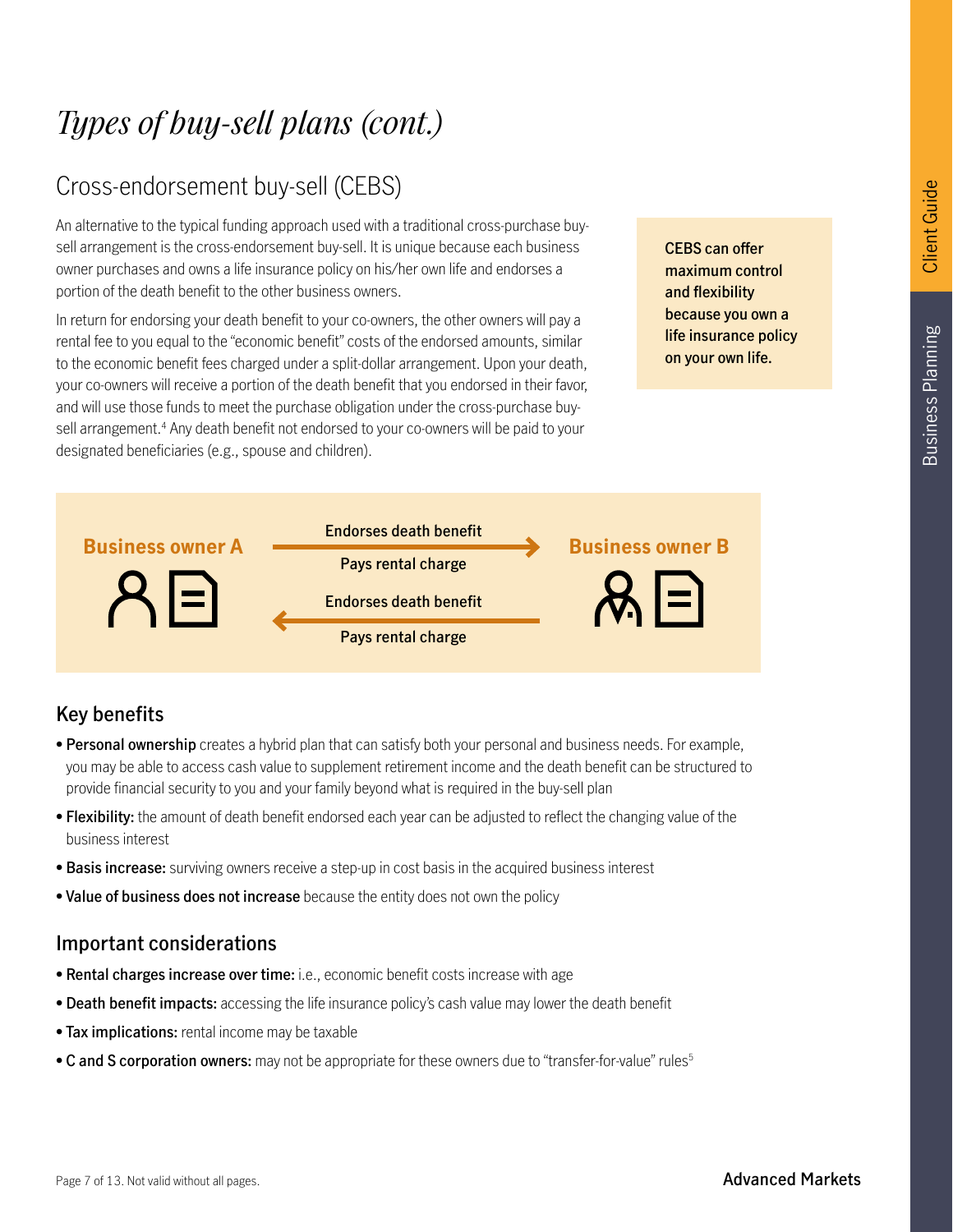# **Business Planning** Business Planning

### *Types of buy-sell plans (cont.)*

#### Insurance LLC

An Insurance LLC is another alternative to the typical funding approach used with traditional cross-purchase arrangements. With an Insurance LLC, you and the other owners of your business form an LLC taxed as a partnership, which is separate from the primary business, to facilitate the cross-purchase obligations under the buy-sell arrangement. In order to fund buy-sell requirements, the LLC will purchase a permanent life insurance policy on the life of each owner.

Upon your death, the proceeds are paid to the Insurance LLC and distributed to the surviving co-owners to buy out your interests for its agreed-upon value. For a lifetime buyout, the policy on your life can be transferred to you tax-free as part of the liquidation from the LLC and the primary business. After your departure from the business, the policy can be used for personal planning needs, such as a source of supplemental retirement income or for death benefit protection for your family.



#### **Key benefits**

- **Simplicity**: only one policy per owner is needed
- **Promoting equity amongst owners:** premium-funding disparities related to age, health or ownership percentage can be addressed through negotiation among all owners
- **Flexibility:** new owners can be incorporated into the plan with relative simplicity
- **Creditor protection:** policies are protected from debts of primary business and of individual owners
- **Limits transfer-for-value concerns:** this technique may help avoid transfer-for-value issues that often arise, especially as new owners come into the business and others leave
- **Step-up in basis:** the surviving owners receive a step-up in basis on the purchased interests of a departing owner
- **Estate-tax exclusion:** the life insurance proceeds can be excluded from the deceased owner's taxable estate with proper planning6

- **Estate taxes:** owners must work with legal counsel to ensure that the terms of the LLC operating agreement meet certain requirements and do not inadvertently create estate-tax inclusion
- **Employer-owned insurance:** business owners should comply with §101(j) requirements, including Notice and Consent<sup>1</sup>
- **Ongoing management and coordination with the planning team:** these arrangements are complex and require coordination with advisors, including attorneys and CPA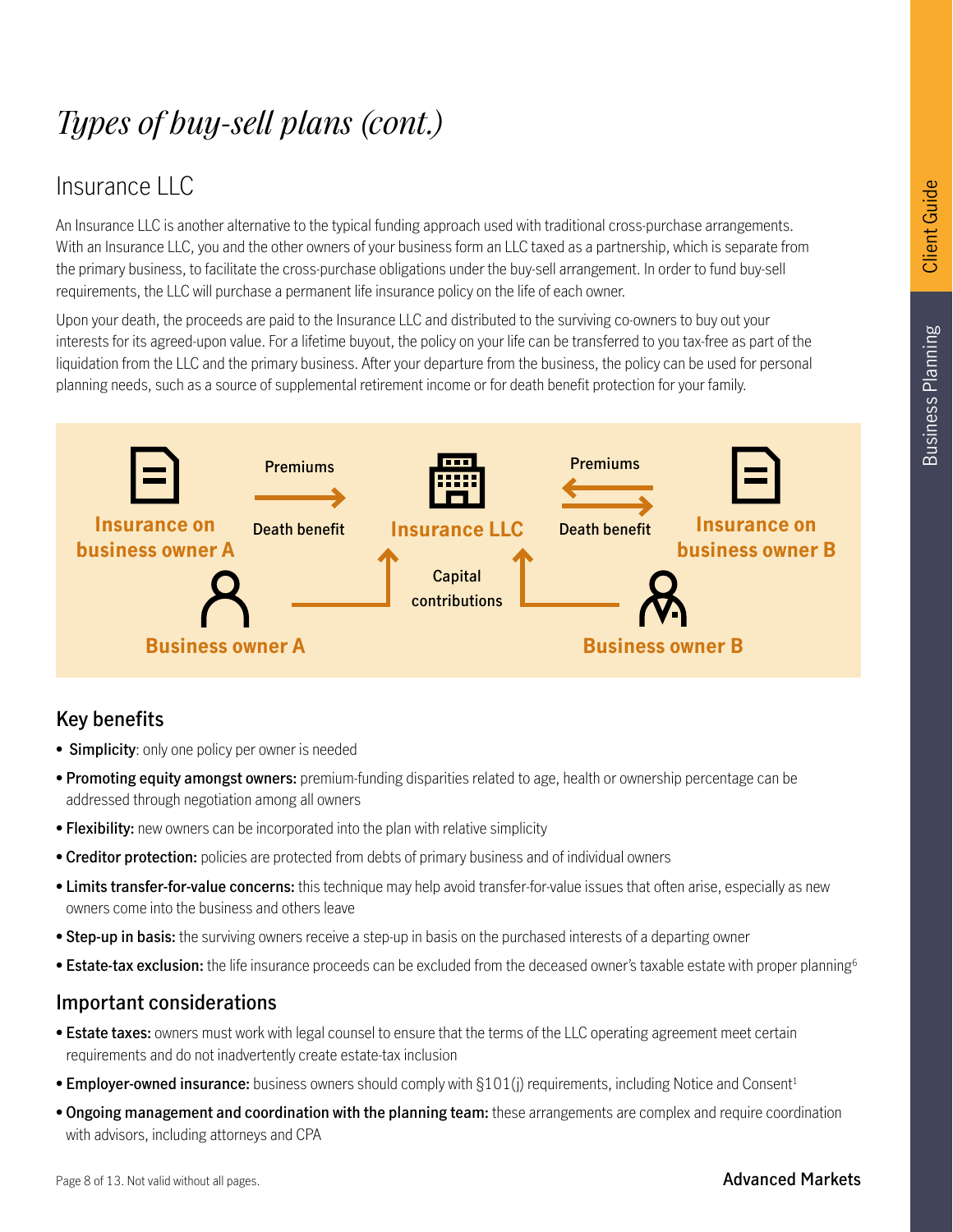#### One-way

A one-way buy-sell plan is a type of a buy-sell arrangement in which a non-owner, such as a key employee, agrees to buy your business upon a triggering event. This design is typically used when you are the only business owner and there is one designated successor owner. Accordingly, only one life insurance policy is ordinarily required to fund the arrangement. Your intended successor will be the owner and beneficiary of the life insurance policy and will buy out your shares upon your death.

Typically, the business will pay a bonus to the successor/policy owner in the amount of the premium payments to minimize the out-of-pocket expense of the arrangement. The bonus payments may be tax deductible to the business when they are paid, but the payment will be taxable to the recipient.<sup>7</sup>



#### **Key benefits**

- **Basis increase:** the employee/successor should receive a full basis step-up for the purchase of the business interest
- **Tax deductible for business:** insurance premiums bonused to the key employee are tax deductible to the business
- **Value of business** does not increase because the entity does not own the policy
- **Fixed value:** may be structured to fix value for estate-tax purposes

- **Access to policy cash value** may lower the death benefit needed to satisfy the buy-sell obligation
- **Income taxation:** if you pay a bonus to the key employee in the amount of the premiums, the bonus amount will be taxable income to him/her
- **Termination of employment:** arrangement should consider what happens to the policy if the key person terminates employment prior to a triggering event (e.g., business owner has right to buy policy from employee)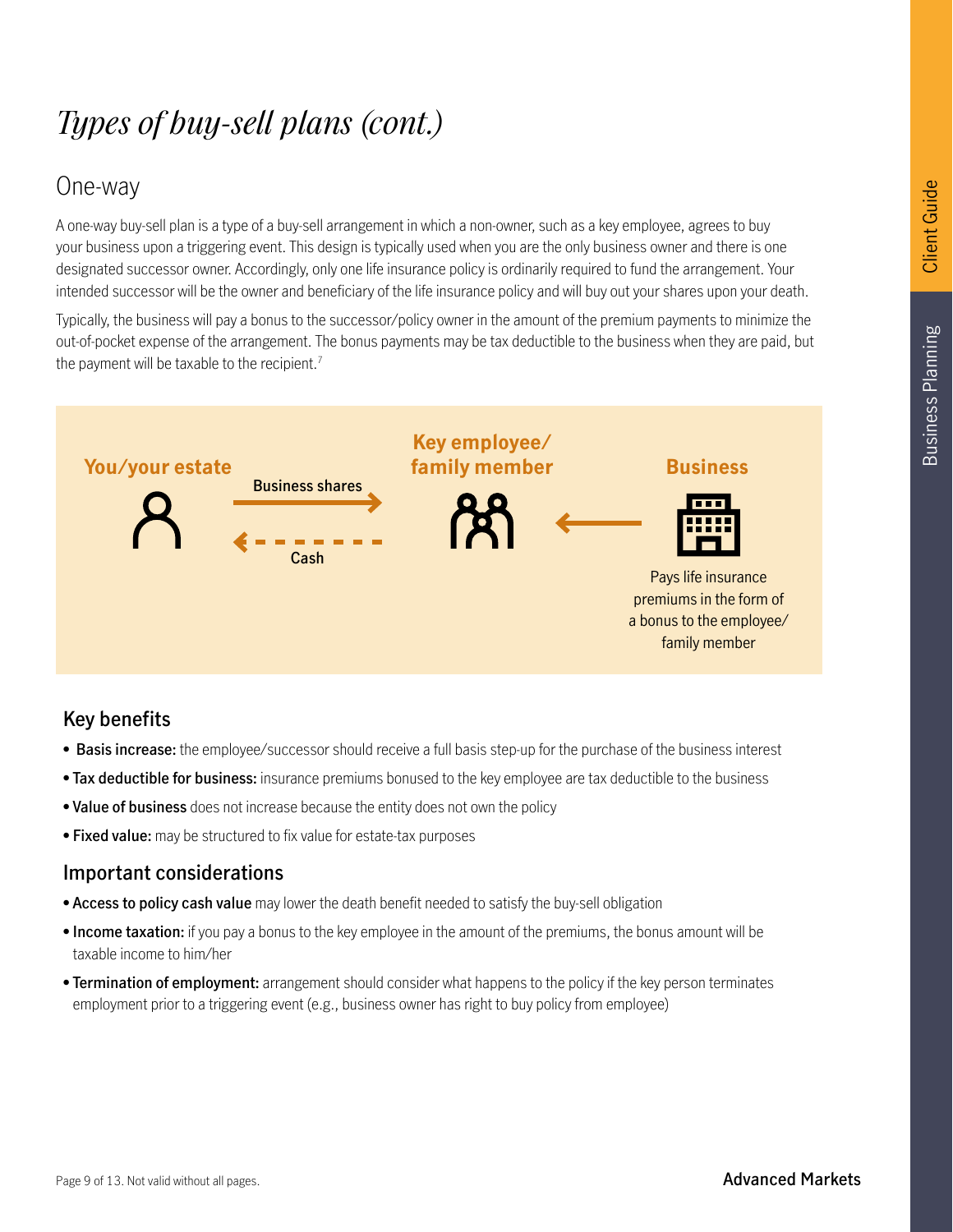#### Wait-and-see

A wait-and-see buy-sell plan is a hybrid arrangement combining the features of both the entity-purchase buy-sell arrangement and the cross-purchase buy-sell arrangement. A wait-and-see buy-sell arrangement generally gives the business the option (or "right of refusal") to buy any portion of your interest within a certain period after your death. If the entity does not fully exercise the option, the remaining owners have the second right of refusal. Finally, if the remaining owners do not exercise their right of refusal, the entity will be required to purchase the balance of your interest for the agreed-upon value.

To meet the obligations under the buy-sell agreement, either the business or the individual owners will purchase insurance policies on the lives of the business owners.



#### **Key benefits**

• **Maximum flexibility:** the primary advantage of the wait-and-see buy-sell arrangement is that it offers maximum flexibility. Rather than committing to an arrangement, the business owners can adopt the most advantageous strategy after the death of an owner

- **Difficult to fund:** one disadvantage of a wait-and-see buy-sell arrangement is that it can be difficult to fund. Ordinarily, the arrangement is funded as if it were a traditional cross-purchase arrangement. If it later appears likely that the entity will exercise its option, the policies can usually be sold to the entity
- **Possible dividend treatment:** in a corporate context, care must be taken to avoid dividend treatment to the purchasing shareholders. Consult your tax/legal advisor for more information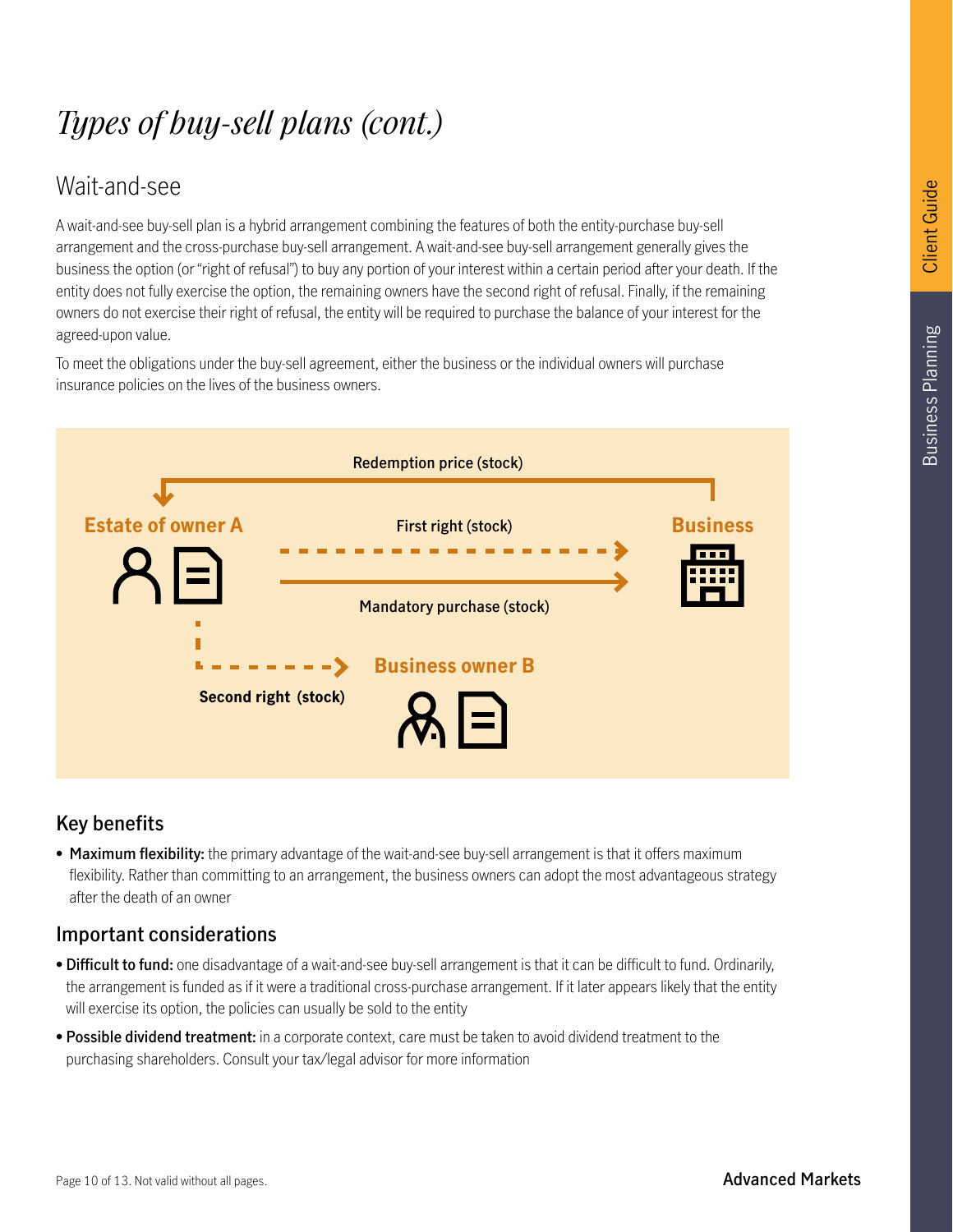### *Which type of buy-sell plan is right for you?*

The "best" type of arrangement depends upon several factors that will be unique to your business, such as the type of business structure (e.g., C Corp, S Corp, LLC, etc.), the number of owners, and who the owner(s) will be of any life insurance purchased (i.e., the business, your partners, yourself).

As you consider your options, refer to the following chart for highlights of each of the common buy-sell plans discussed in this guide.

|                                                                          | Entity-purchase                                                              | Cross-purchase                                                                                                      | Cross-endorsement                                                                                                                                | One-way                                                                                              | <b>Insurance LLC</b>                                                                                                   | Wait-and-see                                                                                                                                                           |
|--------------------------------------------------------------------------|------------------------------------------------------------------------------|---------------------------------------------------------------------------------------------------------------------|--------------------------------------------------------------------------------------------------------------------------------------------------|------------------------------------------------------------------------------------------------------|------------------------------------------------------------------------------------------------------------------------|------------------------------------------------------------------------------------------------------------------------------------------------------------------------|
| What is it?                                                              | <b>Business</b><br>agrees to buy<br>the interest<br>of deceased<br>owners    | Each owner agrees<br>to personally<br>buy the business<br>interests of the<br>other owners                          | Each owner agrees<br>to personally<br>buy the business<br>interests of the<br>other owners                                                       | Key employee<br>agrees to buy the<br>business from the<br>owner                                      | Partnership created<br>to own and manage<br>life insurance<br>policies as funding<br>for cross-purchase<br>arrangement | Hybrid arrangement<br>that combines features<br>of the entity-purchase<br>and cross-purchase<br>arrangements                                                           |
| <b>Funding</b><br>with life<br>Insurance?                                | <b>Business buys</b><br>a policy on the<br>life of each<br>owner             | Each business<br>owner buys a life<br>insurance policy on<br>the life of each of<br>the other owners                | Each business<br>owner buys a policy<br>on his/her own life                                                                                      | Key employee<br>buys the life<br>insurance policy<br>on the business<br>owner's life                 | LLC buys policy on<br>the life of each owner                                                                           | Either the owners or<br>the business owns the<br>insurance depending<br>on the terms of the<br>arrangement                                                             |
| How does it<br>work?                                                     | <b>Business and</b><br>each owner<br>enter into a<br>redemption<br>agreement | Each owner uses<br>the policy owned<br>on the life of the<br>departing business<br>owner to complete<br>the buy-out | Each owner<br>endorses a portion<br>of the death benefit<br>to the other owners                                                                  | Key employee<br>enters into a one-<br>way arrangement<br>with the owner                              | Proceeds paid to LLC<br>used to purchase<br>interests of departing<br>business owner                                   | Entity typically has<br>right of first refusal,<br>then owners have right<br>to purchase. If owners<br>do not exercise right.<br>entity required to<br>redeem interest |
| Who pays<br>the life<br>insurance<br>premiums?                           | <b>Business pays</b><br>the premiums                                         | Policy owner pays<br>the premiums,<br>which may be<br>funded with help<br>from the business                         | Policy owner pays<br>the premiums<br>along with a rental<br>charge to the other<br>owners, which may<br>be funded with help<br>from the business | Policy owner pays<br>the premiums.<br>which may be<br>funded by a<br>business-provided<br>bonus plan | LLC pays the<br>premiums via<br>contributions from<br>business owners                                                  | Depends on the terms<br>of the arrangement                                                                                                                             |
| <b>Does</b><br>insurance<br>increase<br>the value<br>of the<br>business? | Yes                                                                          | <b>No</b>                                                                                                           | <b>No</b>                                                                                                                                        | <b>No</b>                                                                                            | <b>No</b>                                                                                                              | Yes, if owned by the<br>entity                                                                                                                                         |
| For whom<br>does it work<br>best?                                        | C corporations<br>and businesses<br>with several<br>owners                   | <b>Businesses with</b><br>three or fewer<br>owners                                                                  | Business owners<br>looking for<br>additional flexibility<br>and who want to<br>use the insurance<br>for personal needs<br>as well                | Business with one<br>owner                                                                           | Business owners who<br>want to limit number<br>of policies purchased<br>and create flexibility                         | Business owners who<br>want flexibility for<br>changing needs                                                                                                          |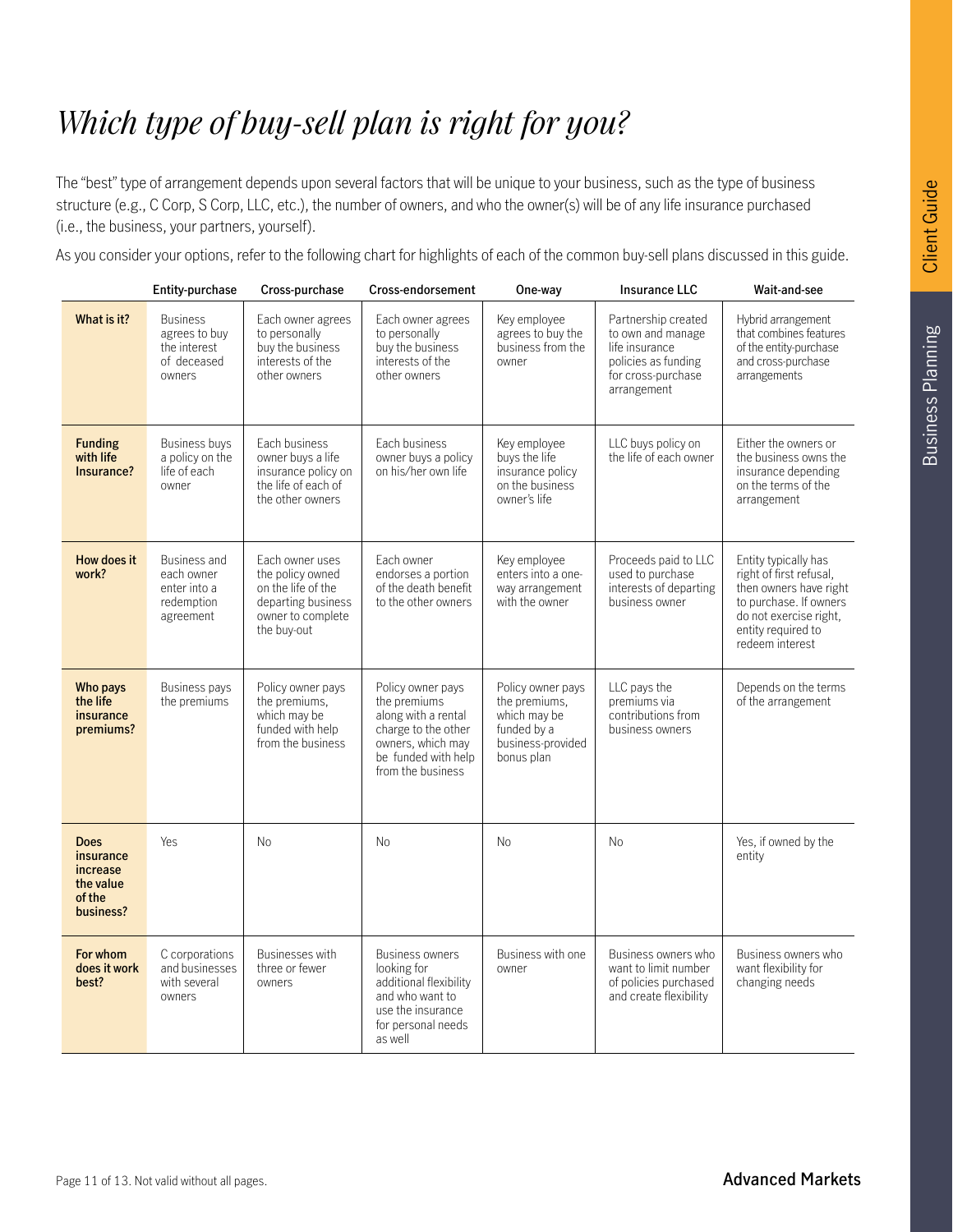### *Valuation methodology*

An important consideration when structuring a buy-sell arrangement is the method by which the business will be valued. The following are several common methods of business valuation:



#### **Specific fixed price**

Owners periodically fix the price by agreement. Although this approach is simple, owners often fail to adjust the price for changes in value, which may be unfair to the selling owner. Moreover, the IRS may disregard the actual selling price and attribute a higher value.



#### **Book value**

Value is determined by book value on the date of death or on the close of the last fiscal year preceding the date of death. Book value represents the fair market value of the assets minus liabilities.

This approach is simple, but is seldom an accurate reflection of value because it (1) reflects value after depreciation was applied (not current values) and (2) ignores the entity's earnings potential.



#### **Capitalization of earnings**

Value is determined by multiplying earnings by a capitalization factor. The capitalization factor is generally obtained by analyzing the price-earnings ratio of comparable businesses in the same industry. If this method is utilized, earnings over several years should be examined to account for the up-and-down nature of the business. The primary disadvantage is that earnings of closely held businesses are often manipulated (through salaries) for personal-tax planning purposes instead of the business needs of the entity.

#### **Formula**

Value is determined by a formula that incorporates several factors. It is not unusual for a sales price to be based upon both book value and capitalization of earnings. Sometimes a combination of these approaches is incorporated into a formula to mitigate the disadvantages of each approach.



#### **Appraisal**

Value is determined by an independent appraisal at the time of sale. Although this approach often provides the value that is closest to true fair market value, it can be expensive and delay the settlement process.

| w |  |
|---|--|
|   |  |

#### **Cutthroat**

The purchase price is determined by the owners at the time of sale. The selling owner will offer his/her shares to the other owners at a price determined by the selling owner. If the other owners do not purchase the shares at this price, the owner who made the offer must buy the shares of the other owners at this price. This approach sets a theoretically fair price. However, it favors the owner with the "deepest pockets." It is primarily used for lifetime sales and usually in businesses owned equally (or nearly equally) by two individuals.